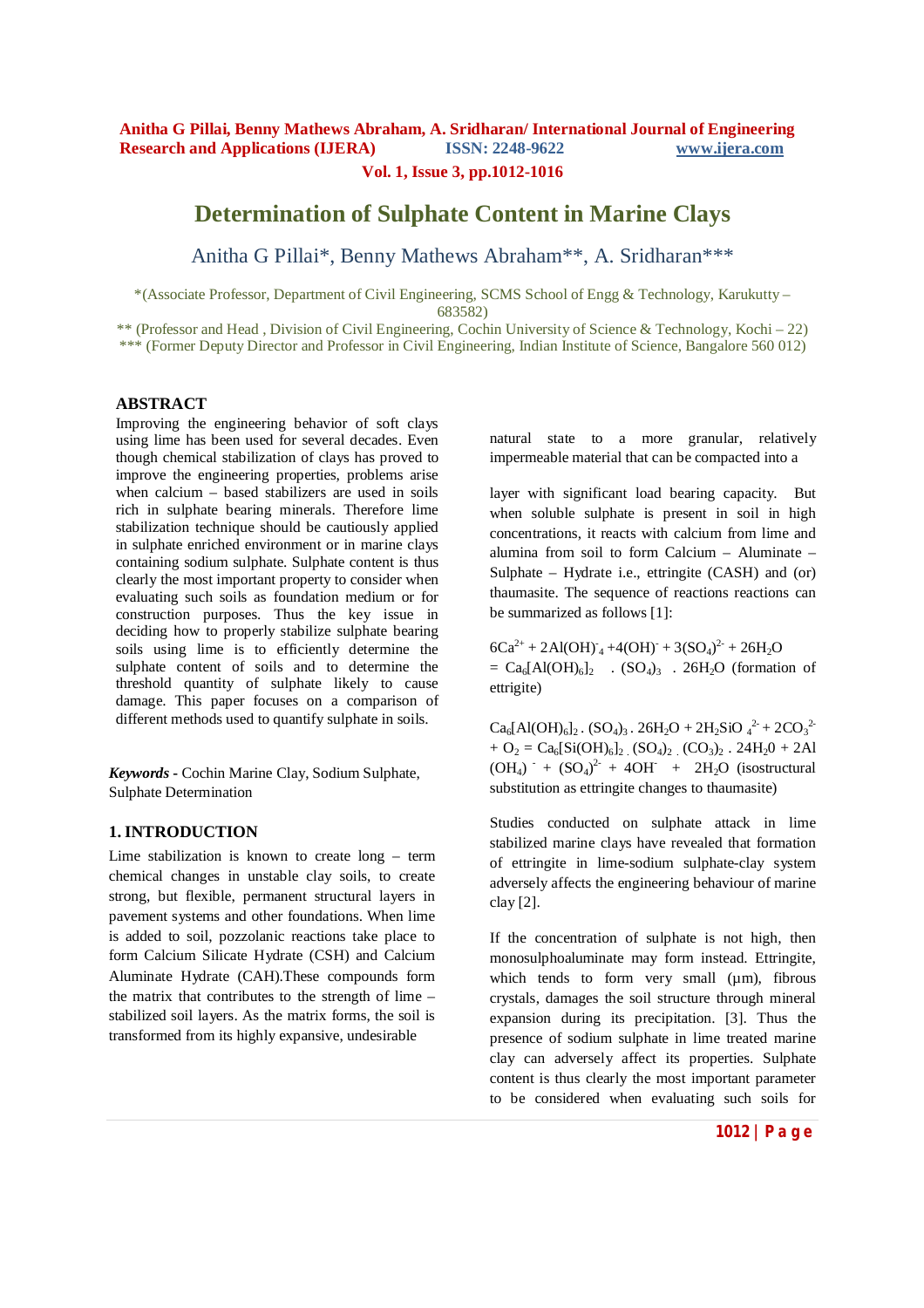construction purposes. It is possible for marine clays to be enriched with sulphates, either by nature or due to the discharge of nearby industrial waste containing sulphates [2]. The quantity of sulphates present generally dictates the extent to which ettringite will form. Or in other words, the greater the content of soluble sulphates in soil, the greater the potential for the growth of ettringite [4].

Marine clay found along Coastal belt are characterized by large compressibility and poor shear strength. Studies, conducted on Cochin marine clay, have proved that lime is the most effective stabilizing agent for marine clays of Cochin[5]. But like any other marine clay, presence of sulphate can adversely affect the strength behaviour of these clays also. The only fool proof way to know whether or not sulphates will be a problem is to test the soil for presence of sulphates.

If the total level of soluble sulphates is below 0.3%, or 3,000 parts per million (ppm), by weight of soil, then lime stabilization should not be of significant concern and the potential for a harmful reaction is low. Total soluble sulphate levels of between 0.3% (3,000 ppm) and 0.5% (5,000 ppm) are of moderate concern. Generally, these sulphate levels do not result in harmful disruption, but on occasions have caused localized distress. Localized distress is often due to seams of higher sulphate concentration not detected in testing. Total soluble sulphate levels between 0.5% (5,000 ppm) and 0.8% (8,000 ppm) present are moderate to high risk. Total soluble sulphate levels of greater than 0.8% (8,000 ppm) are generally of high risk to stabilize with lime. Soils with total soluble sulphate contents greater than 1.0% (10,000 ppm) generally are not suitable for lime stabilization because of the high risk of sulphate-induced disruption and failure [6].

Even sulphate content of 0.03 to 0.05% in soils can induce severe swelling conditions favourable for the formation of ettringite [2].

#### **2. MATERIALS AND METHODS**

2.1 Soil Sample

Sample collected for the present study was from Panampilly Nagar in Cochin. Boring was carried out using shell and auger method with the sides protected by casing pipes. The top layers at this location consist of sand/clayey sand followed by soft clay. Clay sample was collected from a depth of 5m, transferred to polythene bags and were sealed immediately. The samples were later mixed thoroughly to get a uniform sample and were again transferred back into polythene bags. The physical properties of the sample taken for study is as given in Table I

Table I Physical Properties of Soil

|    | Property                                | <b>Test Values</b> |  |
|----|-----------------------------------------|--------------------|--|
|    |                                         |                    |  |
| 1. | Natural Moisture Content(%)157.3        |                    |  |
| 2. | Liquid Limit (%)                        | 166.7              |  |
| 3. | Plastic Limit (%)                       | 40.6               |  |
| 4. | Plasticiy Index                         | 126.1              |  |
| 5. | Shrinkage Limit(%)                      | 14.4               |  |
| б. | <b>Grain Size Distribution</b>          |                    |  |
|    | Clay size $(\%)$<br>i)                  | 50                 |  |
|    | $\ddot{\text{ii}})$<br>Silt size $(\%)$ | 45                 |  |
|    | $\overline{iii}$ )<br>Sand size $(\%)$  | 5                  |  |
| 7. | Free swell Index( $cc/g$ )              | 4.45               |  |
| 8. | pH                                      | 8.00               |  |

#### 2.2 Test Programme

Soluble sulphates present in water are measured in parts per million (ppm) and often expressed either in ppm or percent.10,000ppm are equivalent to 1.0%. Therefore 3,000ppm are equivalent to 0.3% and 5,000ppm to 0.5%. The soluble sulphate content should be reported on a dry soil basis to ensure consistency of test results [6].

IS 2720 Part XXVII [7] lays down the procedure for determining the total soluble sulphate content of soils by: (a) precipitation method or Standard Method (b) volumetric method or Subsidiary Method, and (c) Calorimetric or Turbidimetric method.

2.2.1 Precipitation Method (Standard Method)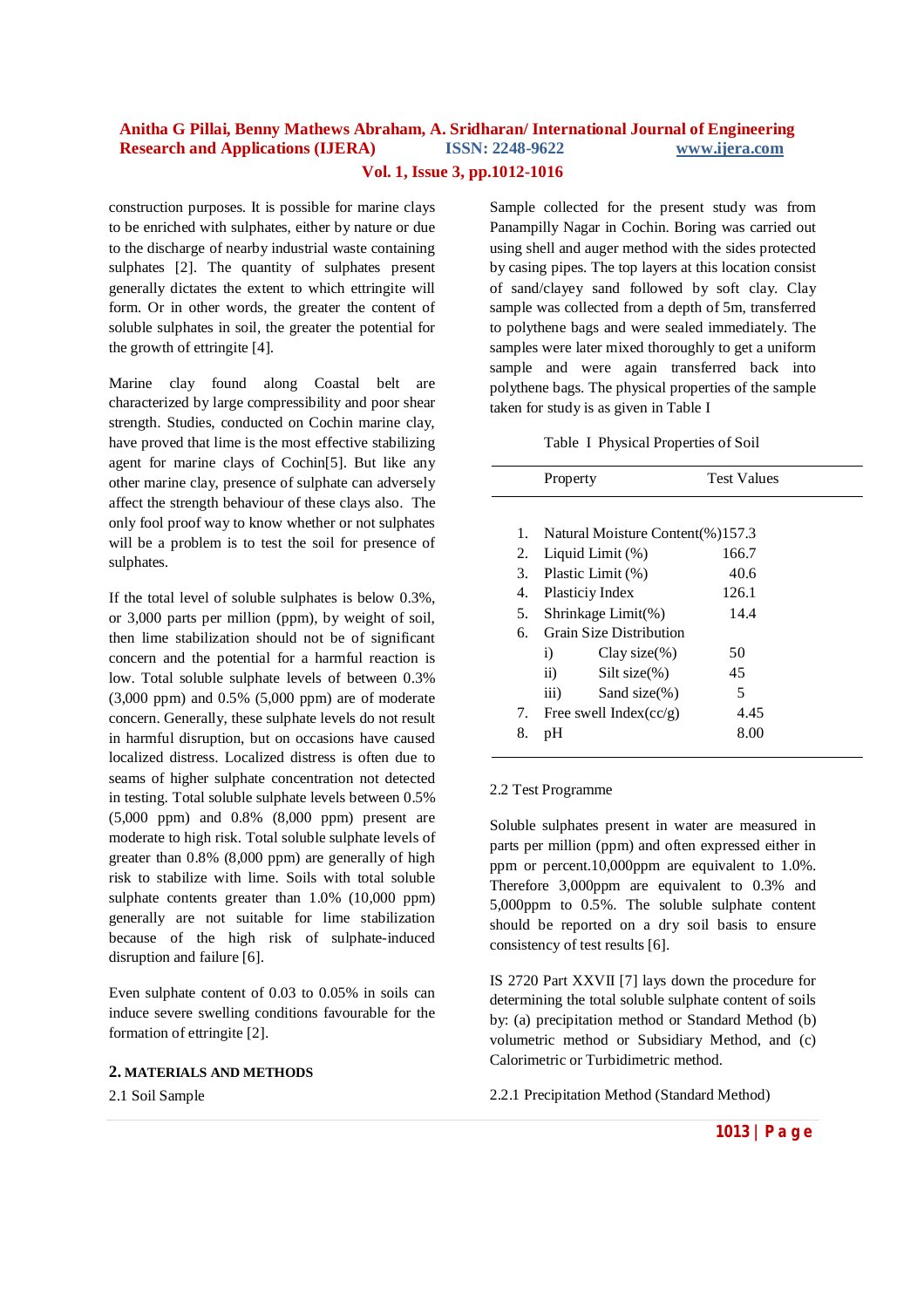The method depends upon preparing an aqueous extract of the soil and determining the sulphate content of this extract or an aliquot portion of it by the precipitation of sulphate as barium sulphate, filtering off the precipitate and weighing it. The soil sample shall be brought to a state in which it may be crumbled, if necessary, by drying it in an oven maintained at 105 to 110°C. The aggregations of particles shall be broken up in mortar with rubber covered pestle or the mechanical device. The sample shall be thoroughly mixed and then sub-divided by quartering

#### 2.2.1.1 Procedure

Take 10 g of soil from the sample prepared, in a 250 ml bottle with 100 ml of distilled water. Give occasional shaking for 2 hours by means of the mechanical shaker. Allow the soil suspension to stand overnight Filter and take 25 ml of filtrate in a beaker and add concentrated hydrochloric acid to just neutralize the solution if it is found alkaline to phenolphthalein indicator. Add further 4 ml concentrated hydrochloric acid to make the solution acidic. Boil the solution. Remove the solution from the source of heat and add hot barium chloride solution in a fine stream with constant stirring, till there is no precipitation with a further addition. Place the beaker on a steam-bath for a minimum period of 4 hours and allow the precipitate to settle. Filter the precipitate through ashless filter paper, wash free from chloride ions,dry and ignite. The filteration may also be done through a preweighed sintered glass crucible or a Gooch crucible. In the case of filter paper, after drying, ashing shall be done on a low flame and the precipitate then ignited over a burner or in a muffle furnace at 600 to 700°C for half an hour. Cool in a desiccator, weigh and note the weight of the residue. This is the weight of barium sulphate. A corresponding weight of sodium sulphate should be calculated and thus its percentage determined.

Calculate as follows:

a) Sulphates (as  $SO_4$ ), percent by mass  $= 41.15 W1/W2$ b) Sulphates (as  $Na<sub>2</sub>SO<sub>4</sub>$ ), percent by mass  $= 60.85W1/W2$ 

where,  $W1 =$  mass in g of the precipitate, and  $W2$  = mass in g of the soil contained in the solution taken for precipitation.

#### 2.2.2 Volumetric Method (Subsidiary Method)

The volumetric method depends upon insoluble barium sulphate forming and settling rapidly when barium chloride solution is added to the sulphate solution. The barium chloride reagent is added in excess and the excess is determined by the standard solution of barium chromate. With the formation of potassium chromate, the slight excess of chromate reagent becomes evident from the resultant yellow color of the supernatant solution. The end point can be further tested (confirmed) by silver nitrate solution used as an external indicator. A brick red colouration is obtained when a drop of silver nitrate is added to a drop of the chromate solution.

#### 2.2.2.1 Procedure

Weigh 10 g of the soil specimen, in a beaker and add about 50 ml water. Stir well, allow decanting, filtering, washing the soil on filter paper with a small quantity of water and making the filtrate to 100 ml. Pipette out 10 ml of the water extract in a conical flask, make it slightly acidic by adding concentrated hydrochloric acid and heat to boiling. While boiling, add barium chloride solution (N/4) from the burette till the precipitation is complete and barium chloride solution is in slight excess. Neutralize the solution with ammonium hydroxide and titrate the excess of barium chloride against potassium chromate solution (N/4). The end point may be confirmed if considered necessary, by using silver nitrate solution as an external indicator.

#### Calculate as follows:

Sulphates as sodium sulphate in soil, percent by mass  $= 0.0177 \times 100(x-y)$ Where

 $x =$  volume of N/4 barium chloride added, ml;

 $y =$  volume of N/4 potassium chromate solution used in back titration; and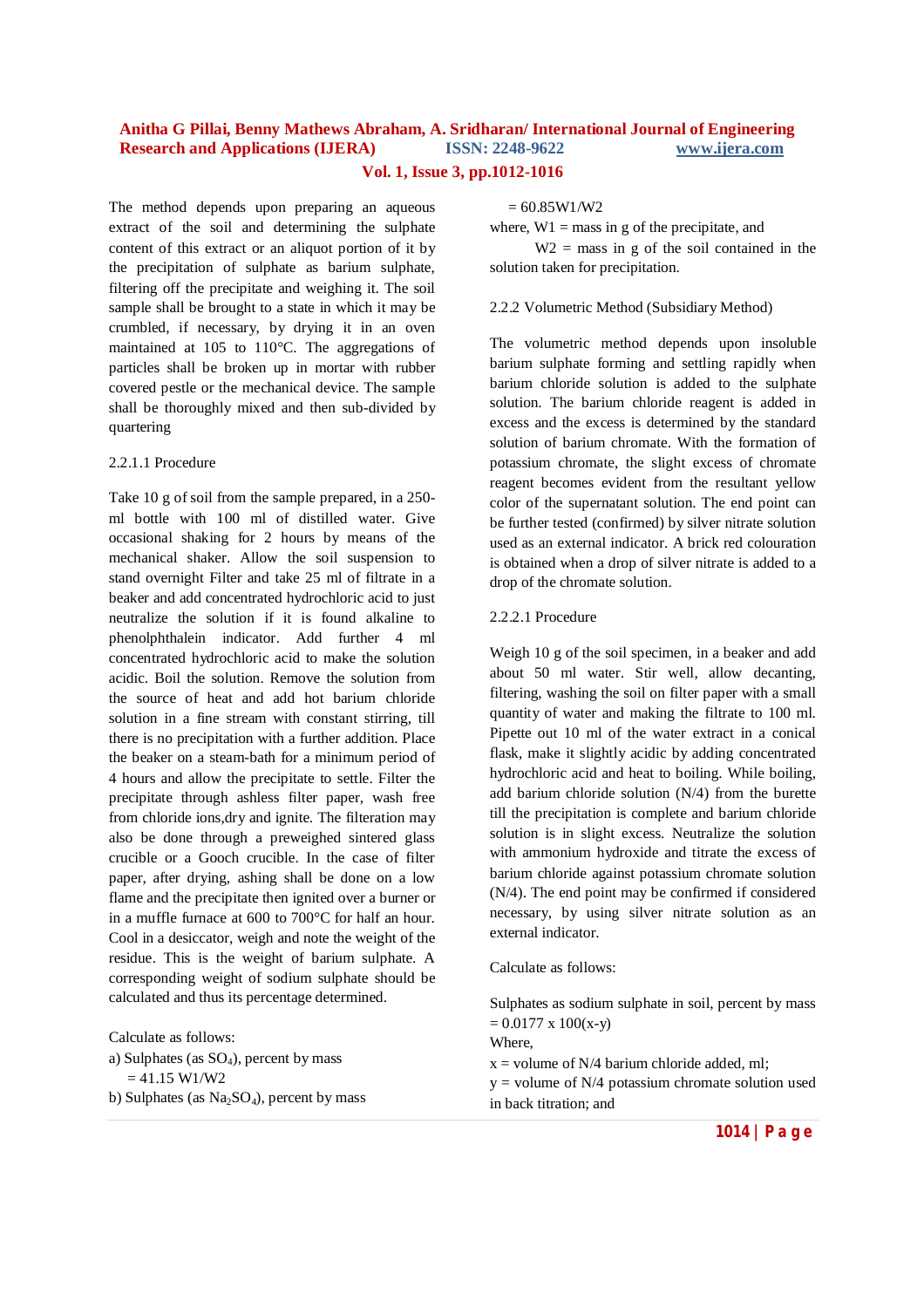$x - y = N/4$  barium chloride actually used for precipitating sulphate.

2.2.3.Colorimetric or Turbidimetric Method (Subsidiary Method)

#### 2.2.3.1 Procedure

Weigh 20 g air-dry soil specimen in a 250-ml conical flask. Add 100 ml of Morgan's extraction solution. Shake the suspension for one-half hour and filter through Whatman's No. 42 filter paper or equivalent. Take 10 or 20 ml aliquot and transfer to a 25-ml volumetric flask. Add 1 g of barium chloride crystals (ground to pass 50-micron IS sieve and to be retained on 250-micron IS sieve) to the aliquot in the flask and shake for 1 minute. Add 1 or 2 ml of 25 percent gum acatia, Pour distilled water up to the mark of volumetric flask and shake for a minute. Precipitate the suspension and take the reading between 5 to 30 minutes after precipitation either by photoelectric calorimeter using blue filter or by turbiditimeter. Sulphate is then determined by the standard sulphate curve.

#### 2.2.3.2 Preparation of Standard Sulphate Curve

a. *Stock Solution -* Dissolve 0.888 g anhydrous sodium sulphate Na<sub>2</sub>SO<sub>4</sub>/m1 alcoholic, ammonium chloride (NH4Cl). This gives a concentration of 0.60 mg of  $SO_4$ /ml. Absolute alcohol should be used for the preparation of the solution.

 b. *Working Standard Solution -* Dilute 0.60 mg  $SO_4$ /ml stock solution with alcoholic (N) ammonium chloride to give  $0.06$  mg  $SO_4$ /ml. Take 2, 4, 6, 8, 10 ml of this to give a range of  $0.12 - 0.60$  mg of  $SO_4$ .

 c**.** The standard curve should be prepared by taking readings with photoelectric calorimeter using blue filter or by turbiditimeter using the working standard solution.

#### 2.3 Test Results and Discussions

Test for the determination of sulphate content was conducted on the marine clay sample as per procedure detailed above. The obtained value of sulphate content using three methods suggested in IS 2720 Part 27 is summarized in Table II

Table II Comparison of Sulphate Content by Various Methods

| Sl No: | Method Used Total Soluble Sulphate(%) |       |
|--------|---------------------------------------|-------|
|        |                                       |       |
|        | 1. Precipitation Method               | 0.49% |
|        | 2. Volumetric Method                  | 0.49% |
|        | 3. Calorimetric Method                | 0.47% |

The results indicate that Sulphate content obtained by three methods are comparable. Errors are likely to creep in most, in Precipitation method of determination of total soluble sulphates.

#### **3. CONCLUSION**

In this paper, the importance of assessing the sulphate content in soil has been reviewed. A laboratory study has been carried out to determine the sulphate content of clay sample by different methods and the following conclusions have been drawn.

- 1. Sulphate content of the order of 0.5% obtained for the marine clay sample is of serious concern while considering stabilization of these clays using lime.
- 2. All the three methods give comparable results.
- 3. As per easiness of conducting the test especially when large number of representative samples have to be tested, the order of preference is as follows, i)Calorimetric method by use of Nephelometer, ii)Volumetric Method, and iii) Precipitation Method.

#### **REFERENCES**

- [1] D. Hunter, *Lime induced heave in sulfate – bearing clay soils*, *Journal of Geotechnical Engineering, Vol. 114, No.2,* Feb 1998.
- [2] G.Rajasekharan and S. Narasimha Rao, *Sulphate attack in lime – treated marine clay*, *Marine Georesources and Geotechnology*, *23,* 93 – 116, 2005.